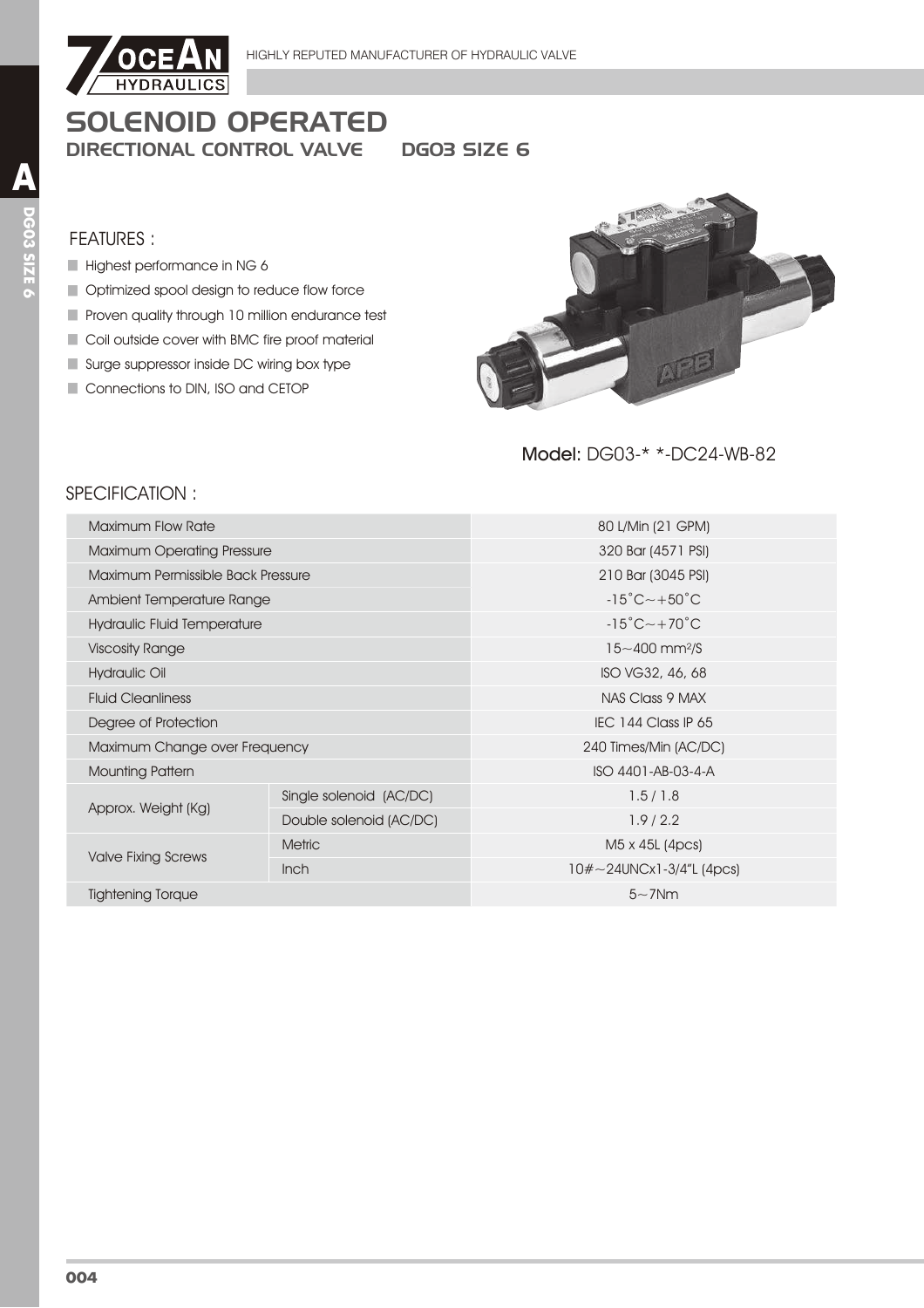# SOLENOID OPERATED

DIRECTIONAL CONTROL VALVE DG03 SIZE 6

### ORDERING CODE :

D G 03 – 2 C – A110 – DN – 82 – \*\* 1 2 3 4 5 6 7 8 9

# **1 DIRECTIONAL CONTROL VALVE 2 MANIFOLD OR SUBPLATE MOUNTING** 3 NOMINAL VALVE SIZE:

NG 6, CETOP 3 and ISO 4401-03 (NFPA-D03/DIN 24340)

## 4 TYPE OF SPOOL (CENTER CONDITION)



- 0: Open center (All ports)
- 1: Open center (P, A to T)
- 
- 3: Closed center (P, B)
- 5: Closed center (T, B)
- 6: Closed center (P only)
- 8: Tandem center (P to T) 2: Closed center (All ports) 11: Open center (P, B to T) 22: Closed center (Two way) 31: Closed center (P, A) 33: Closed center (Bleed A,B)

7: Open center (P to A, B)

# **5 SPRING CRACKING PRESSUE**

- A: Spring offset to port "A" single solenoid
- AL: Spring offset to port "B" single solenoid
- B: Spring centered-single solenoid
- BL: Spring centered-single solenoid
- C: Spring centered-double solenoid
- N: Without spring with detent

## **6 ELECTRIC POWER SOURCE INDICATION**

A110: AC100V, 50/60 Hz; AC110V, 60 Hz A120: AC110V, 50 Hz; AC120V, 60 Hz A220: AC200V, 50/60 Hz; AC220V, 60 Hz A240: AC220V, 50 Hz; AC240V, 60 Hz DC12: DC12V DC24: DC24V R110: AC110V, 60 Hz; Rectifier built-in type R220: AC220V, 60 Hz; Rectifier built-in type

## 7 ELECTRICAL OPTIONS:

DN: DIN 43650 Coils with indicator lights DN0: DIN 43650 Coils without indicator lights WB: Wiring housing with G1/2 thread and indicator lights

#### 8 DESIGN NUMBER

82

#### **9 OPTIONAL INQUIRY**

LS: Surge Killer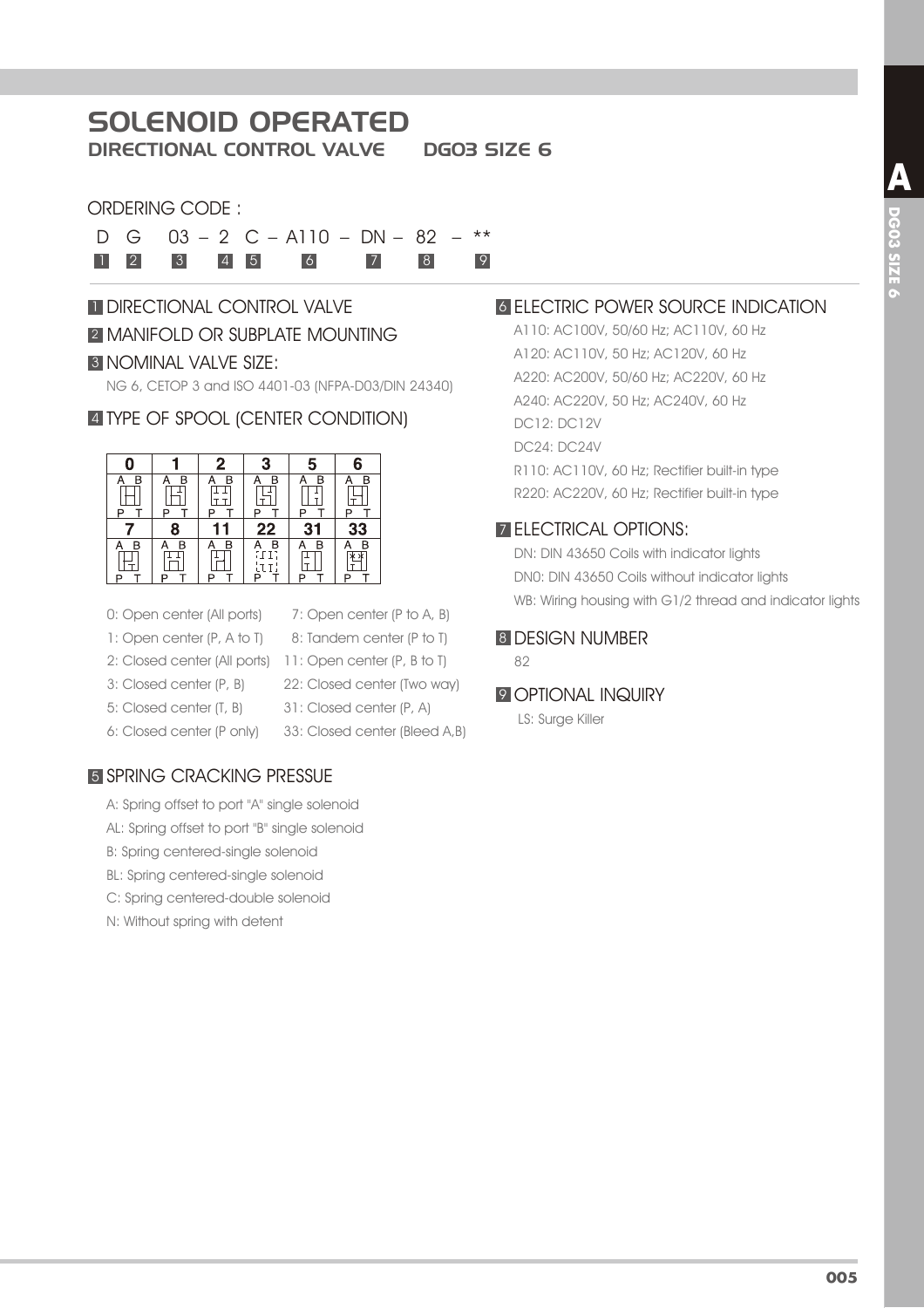

## SPOOL TYPES:

| Position type<br>at neutral | Double solenoid valves,<br>spring centered<br>$-C-$                                                                                       | Single solenoid valves,<br>solenoid at port A end<br>$-B-$                    | Single solenoid valves,<br>solenoid at port B end<br>$-BL -$                                                                                                                                                                                                                                                                                                                                                                                                                    |
|-----------------------------|-------------------------------------------------------------------------------------------------------------------------------------------|-------------------------------------------------------------------------------|---------------------------------------------------------------------------------------------------------------------------------------------------------------------------------------------------------------------------------------------------------------------------------------------------------------------------------------------------------------------------------------------------------------------------------------------------------------------------------|
| O(H)                        | <b>DG03-0C</b><br>A B<br>$\mathbb{Z}^\mathsf{p}$<br>$a \nabla$<br>ΡТ                                                                      | <b>DG03-0B</b><br>A B<br>∤l∧<br>al<br>P<br>Т                                  | DG03-0BL<br>A B<br>M<br>$\Box$ b<br>ΡТ                                                                                                                                                                                                                                                                                                                                                                                                                                          |
| 1(F)                        | DG03-1C<br>A B<br>$\mathfrak{B}% _{T}=\mathfrak{B}_{T}\!\left( a,b\right) ,\mathfrak{C}_{T}=C_{T}\!\left( a,b\right) ,$<br>$a\nabla$<br>Ρ | DG03-1B<br>A B<br>Hw<br>a l<br>P<br>т                                         | <b>DG03-1BL</b><br>A B<br>WHI<br>$\Box$ b<br>PТ                                                                                                                                                                                                                                                                                                                                                                                                                                 |
| ⊥⊥<br>2(E)                  | DG03-2C<br>ΑB<br>l∰p<br>аE<br> TT <br>РТ                                                                                                  | DG03-2B<br>A B<br>Tim<br>a l<br>P<br>$\top$                                   | <b>DG03-2BL</b><br>A B<br>$M_{\text{int}}^{\text{max}}$<br>$\Box$ b<br>ΡТ                                                                                                                                                                                                                                                                                                                                                                                                       |
| TT <sub></sub>              |                                                                                                                                           | DG03-2F<br>A B<br>$a\overleftrightarrow{Z_{11}}$<br>ŢM<br>$\overline{P}$<br>т | <b>DG03-2FL</b><br>A B<br>XHTH b<br>лvі.<br>P<br>Т                                                                                                                                                                                                                                                                                                                                                                                                                              |
| 녺<br>3(L)                   | DG03-3C<br>A B<br>a <sup>∑</sup><br>मा<br>$\mathbb{R}^{\mathsf{p}}$<br>РΤ                                                                 | DG03-3B<br>A B<br>Hw<br>al<br>РT                                              | <b>DG03-3BL</b><br>A B<br>$M_{\text{H}}$<br>$\Box$ p<br>$\overline{P}$ T                                                                                                                                                                                                                                                                                                                                                                                                        |
| $\frac{1}{T}$<br>5          | DG03-5C<br>AB<br>$\overline{\mathbb{R}}$ b<br>$\frac{1}{T}$<br>$a^{\bar{W}}$<br>РT                                                        | DG03-5B<br>A B<br>$\frac{1}{T}$<br>W٧<br>аГ<br>PТ                             | <b>DG03-5BL</b><br>A B<br>$rac{1}{1}$<br>МW<br>$\overline{\triangle}$ b<br>P T                                                                                                                                                                                                                                                                                                                                                                                                  |
| $6($ J $)$                  | <b>DG03-6C</b><br>A B<br>$\overline{\mathbb{W}}$ b<br>аD<br>Ρ<br>T                                                                        | <b>DG03-6B</b><br>A B<br>W٧<br>a<br>T<br>PT                                   | DG03-6BL<br>A B<br>WH<br>$\Box b$<br>PT                                                                                                                                                                                                                                                                                                                                                                                                                                         |
| 7 (M)                       | <b>DG03-7C</b><br><u>A B</u><br>$\overline{\mathbb{E}}$ <sub>b</sub><br>$a\bar{\overset{\wedge}{\mathcal{V}}}$<br>Р<br>Т                  | DG03-7B<br>A B<br>W١<br>а Г.<br>Р<br>т                                        | <b>DG03-7BL</b><br>A B<br>씨H<br>$\Box$ b<br>ΡТ                                                                                                                                                                                                                                                                                                                                                                                                                                  |
| T T<br>8(G)                 | <b>DG03-8C</b><br>ΑB<br>$a \overset{N}{\cancel{\smile}}$<br>b<br>P T                                                                      | DG03-8B<br>A B<br>$\frac{A}{\prod_{i=1}^{n}W_i}$<br>P T                       | DG03-8BL<br>$\begin{array}{c}\n\mathbf{A} & \mathbf{B} \\ \mathbf{A} & \mathbf{B} \\ \hline\n\mathbf{C} & \mathbf{A} \\ \hline\n\mathbf{C} & \mathbf{A} \\ \hline\n\mathbf{A} & \mathbf{A} \\ \hline\n\mathbf{A} & \mathbf{A} \\ \hline\n\mathbf{A} & \mathbf{A} \\ \hline\n\mathbf{A} & \mathbf{A} \\ \hline\n\mathbf{A} & \mathbf{A} \\ \hline\n\mathbf{A} & \mathbf{A} \\ \hline\n\mathbf{A} & \mathbf{A} \\ \hline\n\mathbf{A} & \mathbf{A} \\ \hline\n$<br>$\Box$ b<br>P T |
| 11(P)                       | DG03-11C<br>A B<br>$\qquad \qquad \Box$<br>$\mathbb{R}^n$ b<br>a l<br>P T                                                                 | DG03-11B<br>A B<br>Hw<br>a<br>РŤ                                              | DG03-11BL<br>A B<br>₩H<br>√ ⊡ b<br>PТ                                                                                                                                                                                                                                                                                                                                                                                                                                           |
| 31 <sub>(U)</sub><br>$\top$ | DG03-31C<br>A B<br>$\overline{\mathbb{R}}$ b<br>L.<br>$a\vert$<br>РT                                                                      | DG03-31B<br>A B<br>$\frac{1}{2}$ M<br>Iт.<br>aι<br>PT                         | DG03-31BL<br>A B<br>$\mathcal{N}_{\mathbb{L}}^{\mathbb{L}}$<br>∖⊡<br>P T                                                                                                                                                                                                                                                                                                                                                                                                        |
| ∗⊻<br>33 (W)                | DG03-33C<br>A B<br>$\overline{\mathbb{M}}$ b<br>$a \mid$<br>PТ                                                                            | DG03-33B<br>A B<br><u>kr</u><br>al<br>P T                                     | DG03-33BL<br>A B<br>w <u>\** </u><br>$\Box$ b<br>P T                                                                                                                                                                                                                                                                                                                                                                                                                            |

\*( ) : Rexroth Model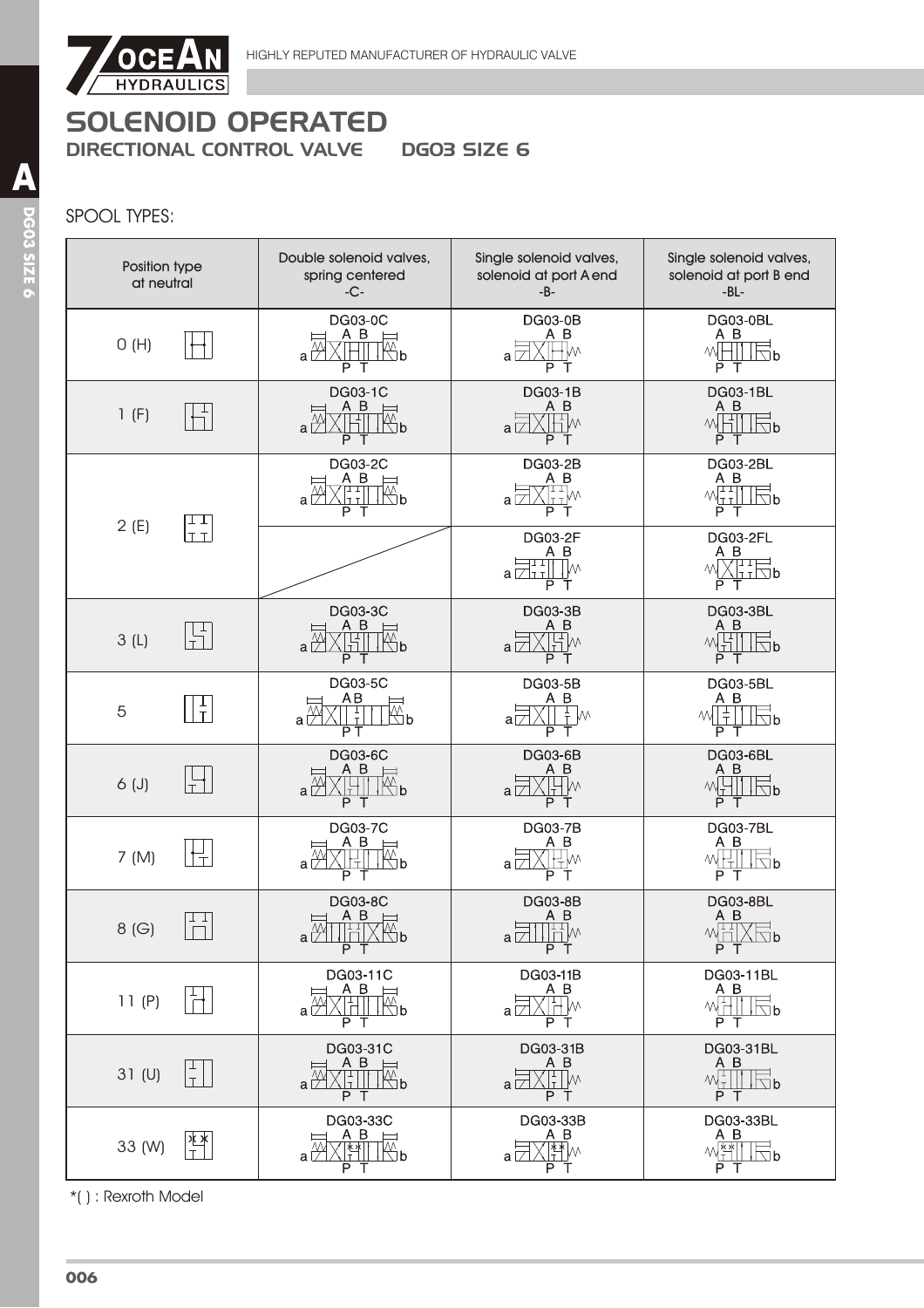**DGO3 SIZE 6** 

## SPOOL TYPES:

| Position type<br>during transition | Double solenoid valves,<br>spring centered<br>$-N-$       | Single solenoid valves,<br>solenoid at port A end<br>-A- | Single solenoid valves,<br>solenoid at port B end<br>-AL- |
|------------------------------------|-----------------------------------------------------------|----------------------------------------------------------|-----------------------------------------------------------|
| iHi<br>O(H)                        |                                                           | <b>DG03-0A</b><br>A B<br>$a^{\dagger}$<br>Р              | DG03-0AL<br>A B<br>$\boxdot$ b<br>P                       |
| ן ביבן<br>נדבל<br>2(E)             | <b>DG03-2N</b><br>⊧A B<br>יִבחַ<br>$a \nabla$<br>∖⊓h<br>P | DG03-2A<br>B<br>A<br>$a\Box$<br>P                        | DG03-2AL<br>A B<br>$\sqrt{2}$<br>P                        |
| iHi<br>$6($ J $)$                  |                                                           | DG03-6A<br>A B<br>a l<br>Р                               | DG03-6AL<br>A B<br>$\sqrt{2}$<br>P                        |
| H.<br>7 (M)                        |                                                           | <b>DG03-7A</b><br>Α<br>B<br>a<br>Р                       | DG03-7AL<br>A B<br>괚<br>$\sqrt{2}b$<br>P                  |
| SI I R<br>22 (A)<br><b>ET_T</b>    |                                                           | DG03-22A<br>В<br>a l                                     | DG03-22AL<br>A B<br>$\frac{1}{2}$                         |

\*(): Rexroth Model

# **FEATURES OF ELECTRO-MAGNETIC COIL:**

| Solenoid<br><b>Classification</b> | Power<br>Source                        | Voltage<br>(N)                         | Frequency<br>(Hz)        | Inrush<br>Current<br>(A) | <b>Holding</b><br>Current<br>(A) | <b>Holding</b><br>Power<br>(W) | Permissible<br>Voltage<br>(N) | Insulation<br>Grade | Coil<br>Insulation<br>Class | <b>Insulation</b><br>Resistance<br>$(M\Omega)$ |
|-----------------------------------|----------------------------------------|----------------------------------------|--------------------------|--------------------------|----------------------------------|--------------------------------|-------------------------------|---------------------|-----------------------------|------------------------------------------------|
|                                   |                                        | <b>AC100V</b>                          | 50                       | 2.22                     | 0.44                             | 25.2                           | $90 - 110$                    |                     |                             |                                                |
|                                   | A110                                   |                                        | 60                       | 2.05                     | 0.38                             | 18.7                           | $90 - 110$                    |                     |                             |                                                |
|                                   |                                        | <b>AC110V</b>                          | 60                       | 2.29                     | 0.40                             | 24.0                           | $100 - 120$                   |                     |                             |                                                |
|                                   | <b>AC110V</b><br>A120<br><b>AC120V</b> |                                        | 50                       | 2.08                     | 0.43                             | 26.4                           | $100 - 120$                   |                     |                             |                                                |
| AC                                |                                        |                                        | 60                       | 2.06                     | 0.38                             | 23.8                           | $110 - 130$                   | B                   | Н                           |                                                |
|                                   |                                        |                                        | 50                       | 1.26                     | 0.29                             | 32.0                           | 190~210                       |                     | $(180^{\circ}C)$            | >50                                            |
|                                   | A220                                   | AC200V                                 | 60                       | 1.11                     | 0.21                             | 23.7                           | $190 - 210$                   |                     |                             |                                                |
|                                   |                                        | <b>AC220V</b>                          | 60                       | 1.12                     | 0.25                             | 24.4                           | $210 - 230$                   |                     |                             |                                                |
|                                   |                                        | <b>AC220V</b><br>A240<br><b>AC240V</b> | 50                       | 0.90                     | 0.19                             | 24.8                           | $210 - 230$                   |                     |                             |                                                |
|                                   |                                        |                                        | 60                       | 0.87                     | 0.17                             | 21.6                           | $230 - 250$                   |                     |                             |                                                |
| DC                                | <b>DC12</b>                            | DC <sub>12V</sub>                      | $\overline{\phantom{a}}$ | $\overline{\phantom{a}}$ | 2.50                             | 30.0                           | $10.8 - 13.2$                 | B                   | H                           |                                                |
|                                   | DC24                                   | DC <sub>24</sub> V                     | $\overline{\phantom{a}}$ | $\overline{a}$           | 1.25                             | 30.0                           | $21.6 - 26.4$                 |                     | $(180^{\circ}C)$            |                                                |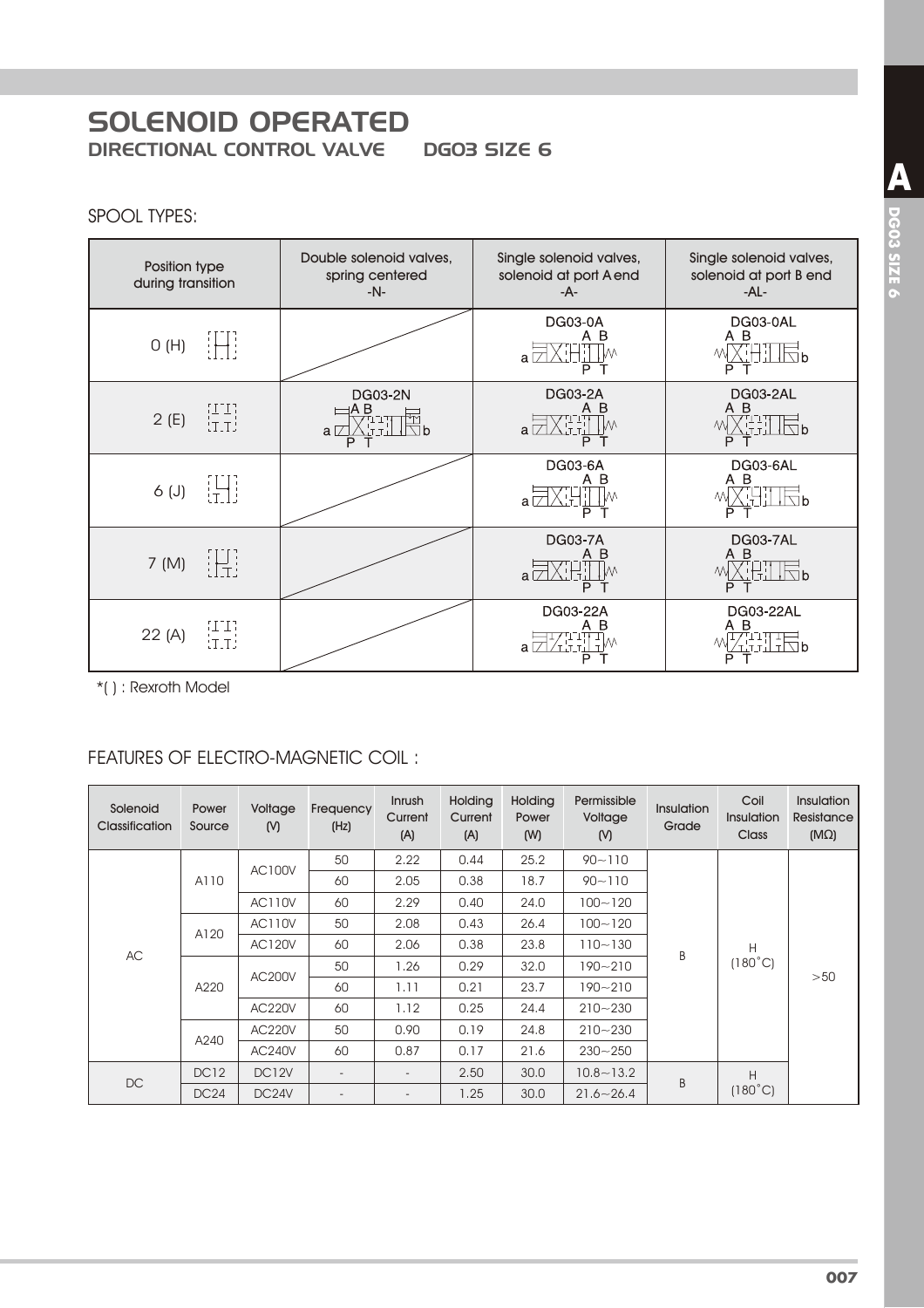

## PERFORMANCE FIGURES & CURVES:

Pressure Drop Curve Reference Chart

Viscosity of Hydraulic Fluid: 20 mm<sup>2</sup>/s

|            | C, B, BL          |                         |                   |                   |                          |                          |                          |                          |                   |
|------------|-------------------|-------------------------|-------------------|-------------------|--------------------------|--------------------------|--------------------------|--------------------------|-------------------|
| Spool Type |                   | <b>Control Position</b> |                   |                   | <b>Neutral Position</b>  |                          |                          |                          |                   |
|            | $P \rightarrow A$ | $B \rightarrow T$       | $P \rightarrow B$ | $A \rightarrow I$ | $P \rightarrow T$        | $A \rightarrow I$        | $B \rightarrow T$        | $P \rightarrow A$        | $P \rightarrow B$ |
| O(H)       | 4                 | 3                       | 4                 | 3                 | 4                        |                          |                          | 4                        | 4                 |
| 1(f)       | 4                 | 3                       | 4                 | 3                 | 8                        | $\overline{2}$           | $\sim$                   | 4                        |                   |
| 2(E)       | 6                 | 4                       | 6                 | 4                 | $\overline{\phantom{a}}$ | $\overline{\phantom{a}}$ | $\sim$                   |                          |                   |
| 3(L)       | 6                 | 4                       | 8                 | 2                 | $\overline{\phantom{0}}$ | 4                        | $\overline{\phantom{a}}$ | $\overline{\phantom{a}}$ |                   |
| 6 (J)      | 8                 | $\overline{2}$          | 8                 | 2                 | $\overline{\phantom{0}}$ | 4                        | 4                        | $\overline{\phantom{a}}$ |                   |
| 7 (M)      | 4                 | 6                       | 4                 | 6                 | $\overline{\phantom{0}}$ | $\overline{\phantom{a}}$ | $\overline{\phantom{a}}$ | $\overline{7}$           |                   |
| 8 (G)      | $\overline{7}$    | 5                       | $\overline{7}$    | 5                 | 8                        | $\overline{\phantom{a}}$ | $\overline{\phantom{a}}$ | $\overline{\phantom{a}}$ |                   |
| 11(P)      | $\overline{4}$    | 3                       | 4                 | 3                 | 8                        | $\overline{\phantom{a}}$ | $\mathfrak{D}$           | $\overline{\phantom{a}}$ | 4                 |
| 31 (U)     | 8                 | 2                       | 6                 | 4                 | $\overline{\phantom{0}}$ |                          | 4                        | $\overline{\phantom{0}}$ |                   |
| 33 (W)     | 6                 | 4                       | 6                 | 4                 |                          | 10                       | 10                       |                          |                   |

|            | A, AL             |                         |                   |                   |  |
|------------|-------------------|-------------------------|-------------------|-------------------|--|
| Spool Type |                   | <b>Control Position</b> |                   |                   |  |
|            | $P \rightarrow A$ | $B \rightarrow T$       | $P \rightarrow B$ | $A \rightarrow I$ |  |
| O(H)       | 5                 |                         | 5                 |                   |  |
| 2(E)       |                   |                         |                   | 8                 |  |
| 6 (J)      |                   |                         | 8                 |                   |  |
| 7 (M)      | 5                 | 8                       | 5                 |                   |  |
| 22 (A)     |                   |                         |                   |                   |  |

10

 ${5.3}$ 20

{7.9} 30

{285.7} {571.4}  ${857.1}$ {1143} {1428} {1714} {2000}

| Spool Type | <b>Control Position</b> |  |                   |  |  |  |
|------------|-------------------------|--|-------------------|--|--|--|
|            | $P \rightarrow A$       |  | $P \rightarrow R$ |  |  |  |
| ſE         |                         |  |                   |  |  |  |



#### WIRING:

Pressure Drop (bar){psi}

Pressure Drop (bar){psi}

 ${2.65}$ 10

Flow (l/min){gpm}

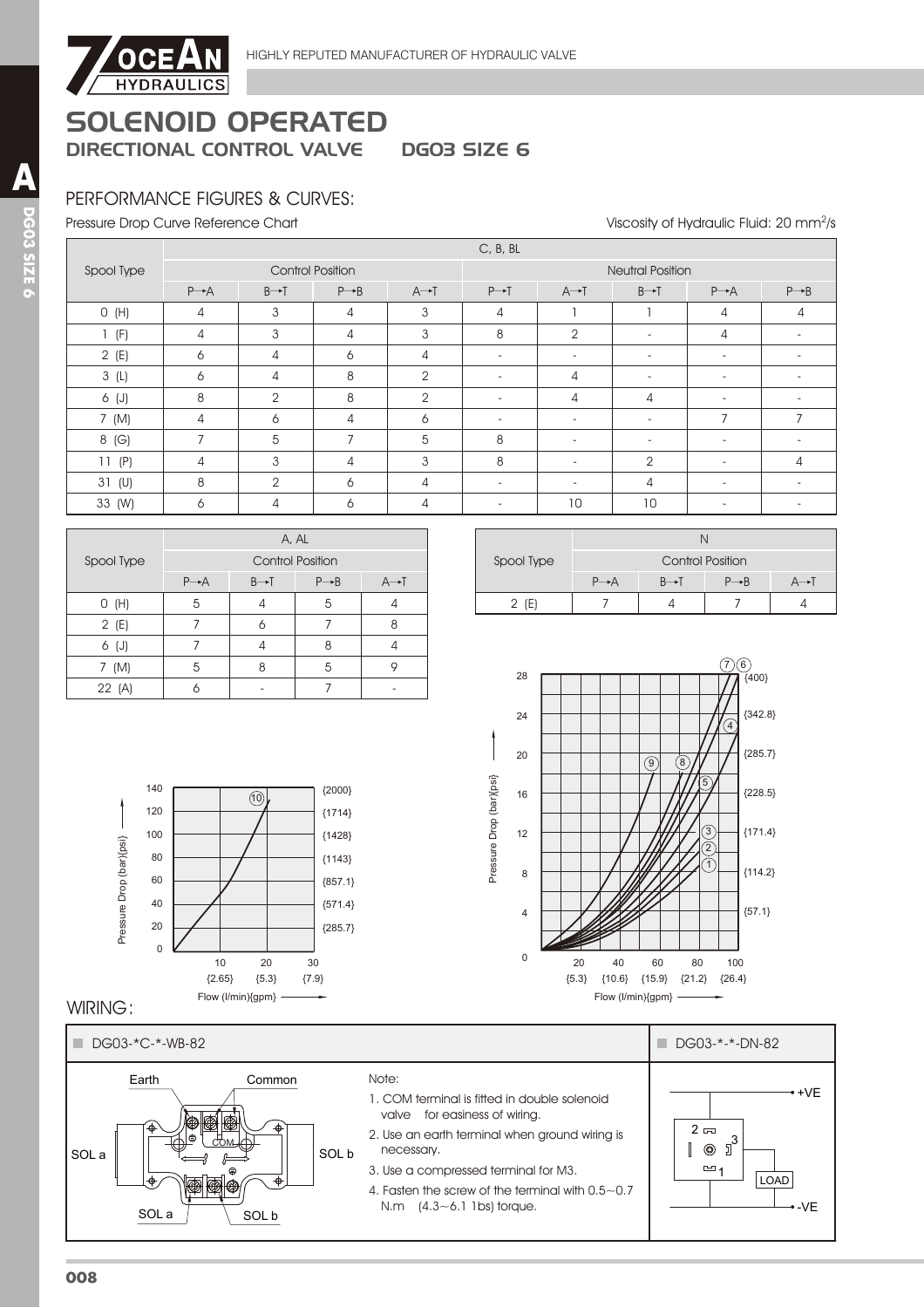**DGO3 SIZE 6** 

#### **DIMENSIONS:**

AC solenoid (DN Type)







DG03- \*AL-A\*-DN-82

#### $*BL$





- 1: Solenoid a
- 2: Solenoid b
- 3: Angled plug to DIN 43650
- 4: Push pin for manual operation
- 5: Lead wire take-out (Cable diameter ø6~9mm)
- 6: Nameplate
- 7: Lock nut with torque in the range  $4 \sim 5$  N.m
- 8: Connections to DIN 24340 (NG6, ISO 4401-AB-03-4-A); valve fixing screws M5x45; tightening torques 5~7 Nm

9: O-ring 1B~P9

- 10: Hex nut (for single solenoid)
- 11: Space required to remove plug
- 12: Coil removable length

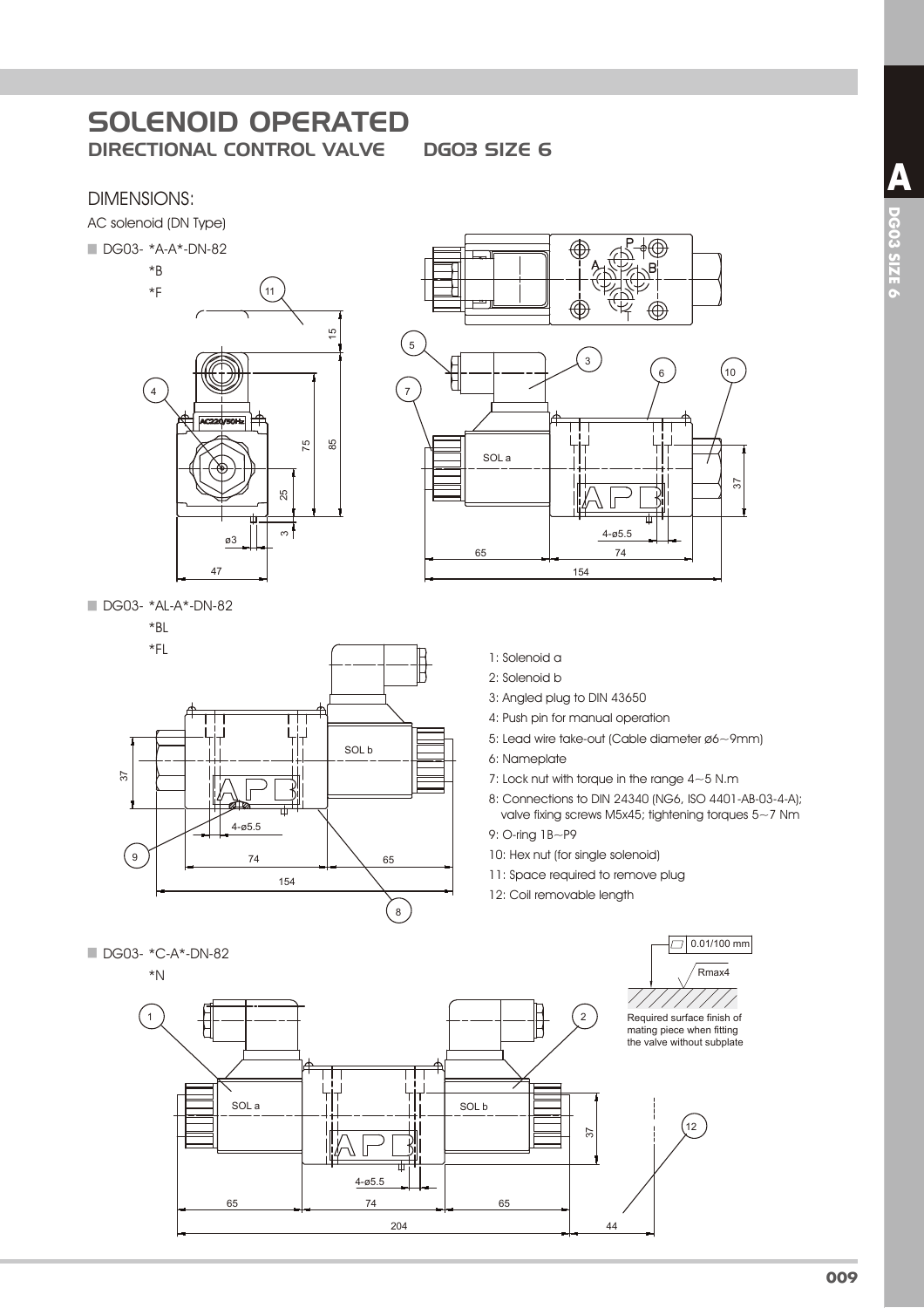

**DGO3 SIZE 6** 

## **DIMENSIONS:**

DC solenoid (DN Type)

#### DG03- \*A-DC\*-DN-82

 $*B$ 







- 1: Solenoid a
- 2: Solenoid b
- 3: Angled plug to DIN 43650
- 4: Push pin for manual operation
- 5: Lead wire take-out (Cable diameter ø6~9mm)
- 6: Nameplate
- 7: Lock nut with torque in the range  $4 \sim 5$  N.m
- 8: Connections to DIN 24340 (NG6, ISO 4401-AB-03-4-A); valve fixing screws M5x45; tightening torques  $5~1$  Nm
- 9: O-ring 1B~P9
- 10: Hex nut (for single solenoid)
- 11: Space required to remove plug
- 12: Coil removable length

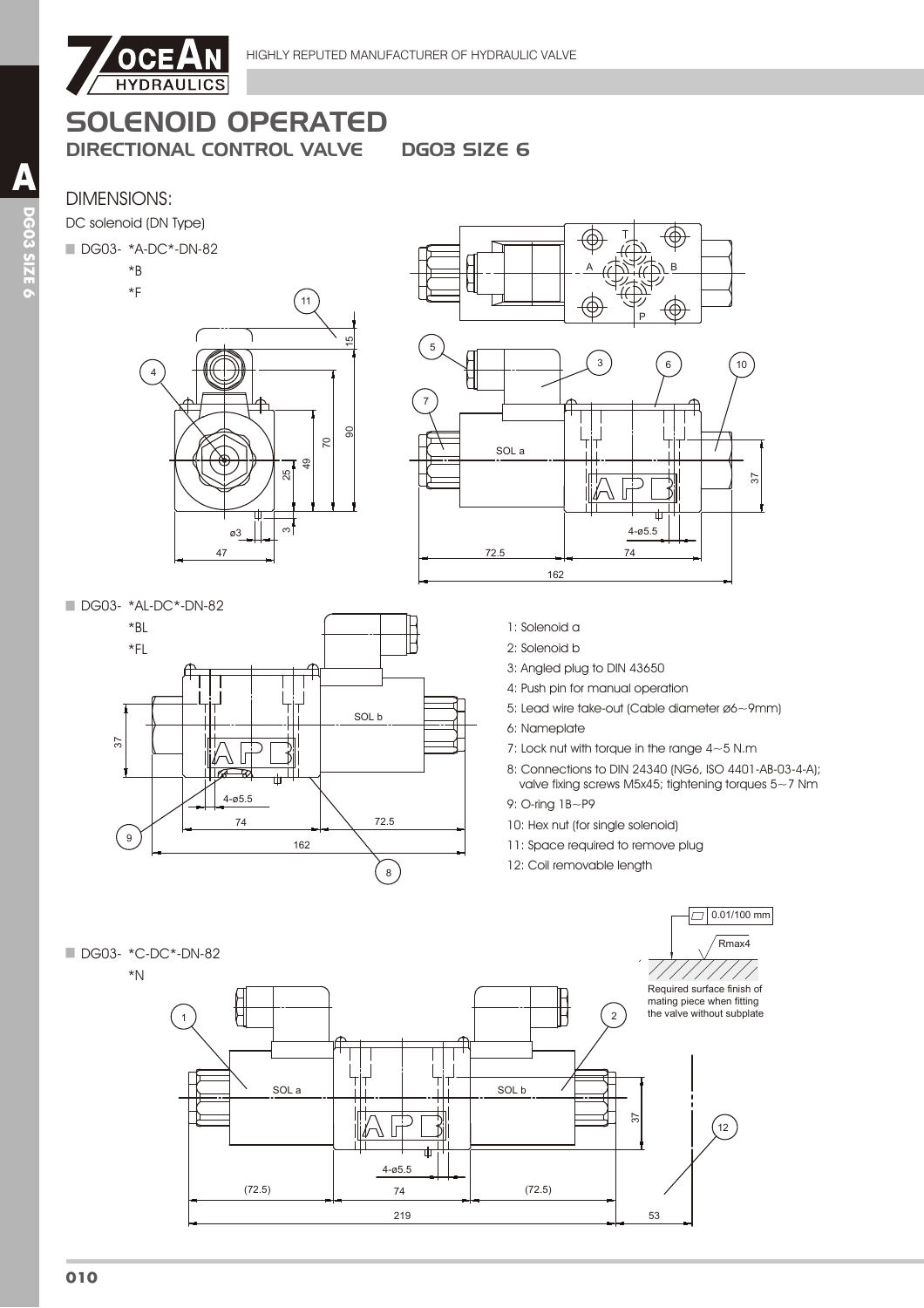### DIMENSIONS:

AC solenoid (WB Type)



- $*B$
- $*F$
- AC220 50Hz  $\left( \begin{array}{c} 3 \end{array} \right)$ 25 49 75 89 47  $\sim$





- 1: Solenoid a
- 2: Solenoid b
- 3: Push pin for manual operation
- 4: Lead wire take-out (G1/2")
- 5: Nameplate
- 6: Lock nut with torque in the range  $4{\sim}5$  N.m.
- 7: Connections to DIN 24340 (NG6, ISO 4401-AB-03-4-A); valve fixing screws M5x45; tightening torques 5~7 Nm
- 8: O-ring 1B~P9
- 9: Hex nut (for single solenoid)
- 10: Coil removable length

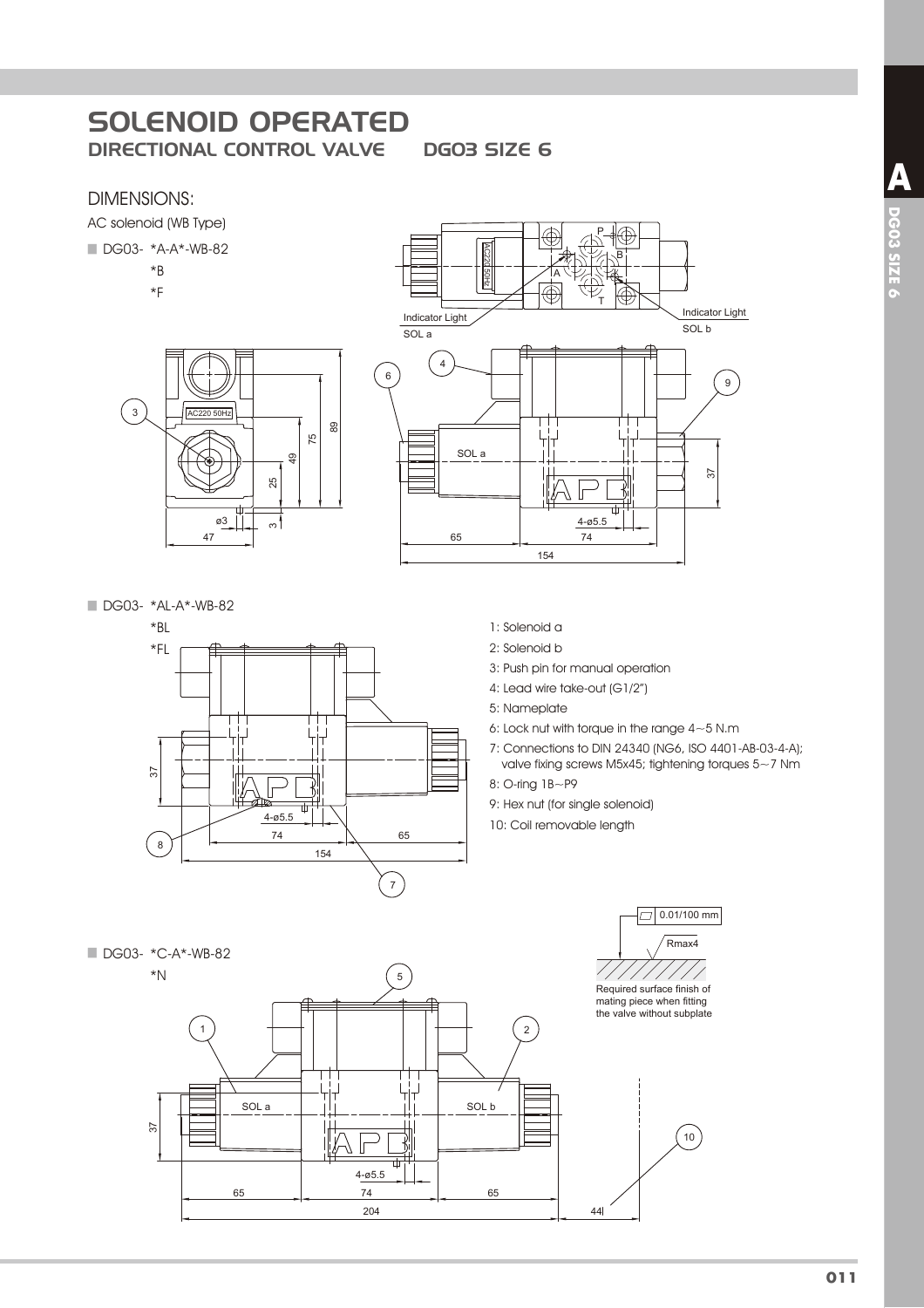

# SOLENOID OPERATED

47 ø<u>3</u> 25

49

75

89

DIRECTIONAL CONTROL VALVE DG03 SIZE 6

# DIMENSIONS:

DC solenoid (WB Type)

#### DG03- \*A-DC\*-WB-82

3

- $*B$
- $*$ F



DG03- \*AL-DC\*-WB-82

 $*BL$ 



- 1: Solenoid a
- 2: Solenoid b
- 3: Push pin for manual operation
- 4: Lead wire take-out (G1/2") 5: Nameplate
- 6: Lock nut with torque in the range 4~5 N.m
- 7: Connections to DIN 24340 (NG6, ISO 4401-AB-03-4-A); valve fixing screws M5x45; tightening torques 5~7 Nm
- 8: O-ring 1B~P9
- 9: Hex nut (for single solenoid)
- 10: Coil removable length

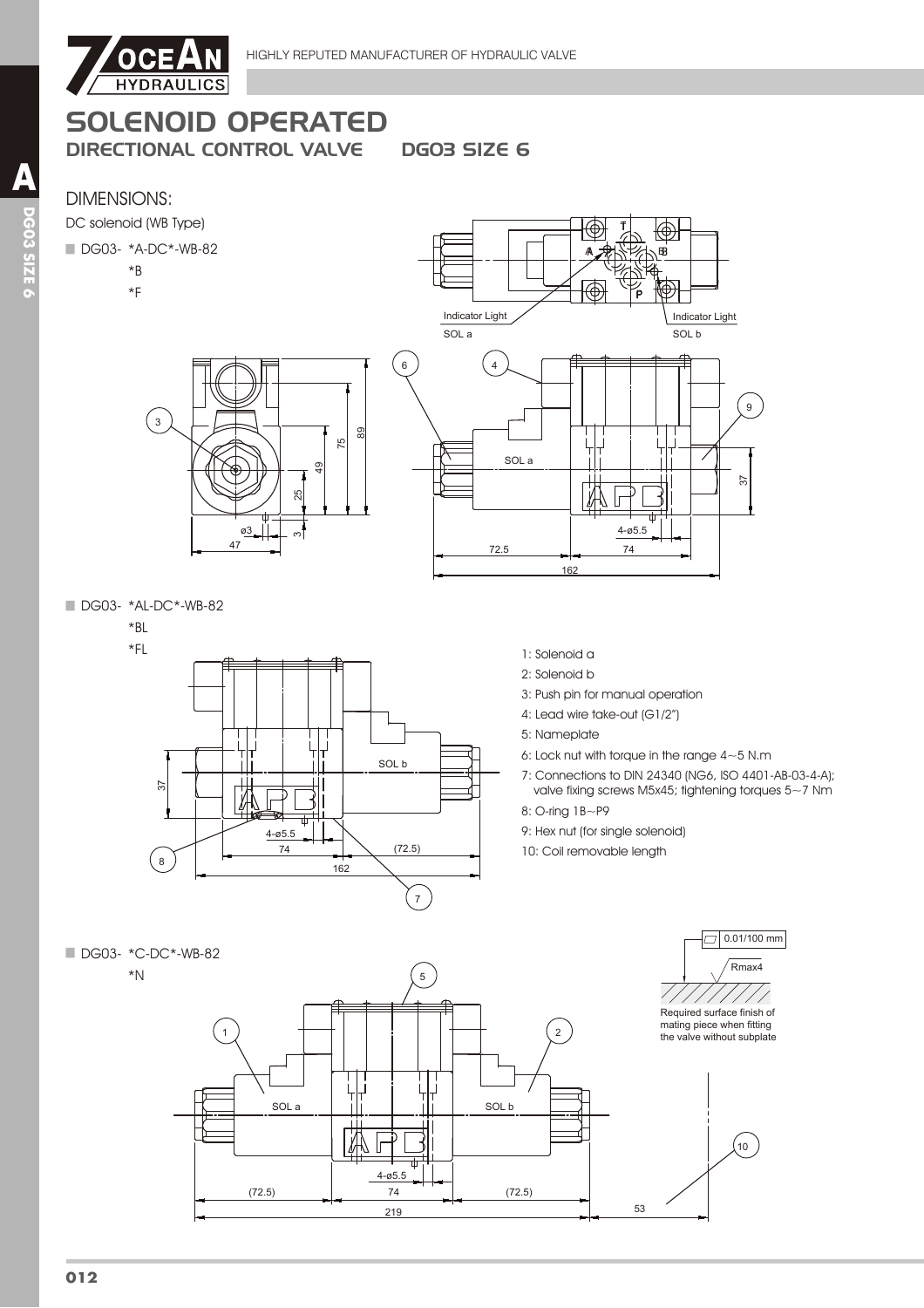#### SUBPLATE DIMENSIONS:



 $\blacksquare$  DGSP-03\*-\*



| Model      | C                        | D           | Weight  | Model      | С                     | D           | Weight  |
|------------|--------------------------|-------------|---------|------------|-----------------------|-------------|---------|
| DGSP-03-6  |                          | $3/8"$ Rc   |         | DGSP-03N-6 | NO.10-24UNC-2B        | $3/8"$ NPT  |         |
| DGSP-03-8  | M5x14 Deep (min)         | $1/2"$ Rc   |         | DGSP-03N-8 | Thd. $x$ $1/2$ " Deep | $1/2$ " NPT |         |
| DGSP-03G-6 | <b>Full Thread Depth</b> | 3/8" BSP    | 1.4 kgs | DGSP-03S-6 | Full                  | 3/8" SAE    | I.4 kgs |
| DGSP-03G-8 |                          | $1/2$ " BSP |         | DGSP-03S-8 | <b>Thread Depth</b>   | 1/2" SAE    |         |

#### Side Connection



Model C D Weight DGSP-03-6E 0['HHSPLQ '\*63( 5F DGSP-03G-6E Full Thread Depth 3/8" BSP  $3/8$ " Rc  $1.4$  kgs DGSP-03G-8E 1/2" BSP Model C D Weight DGSP-03N-6E<br>DGSP-03N-8E That x 1/2" Deep 7KG['HHS '\*631( 137 Full Thread Depth 3/8" NPT 1.4 kgs DGSP-03S-6E Full 3/8" SAE DGSP-03S-8E Inread Depth 1/2" SAE